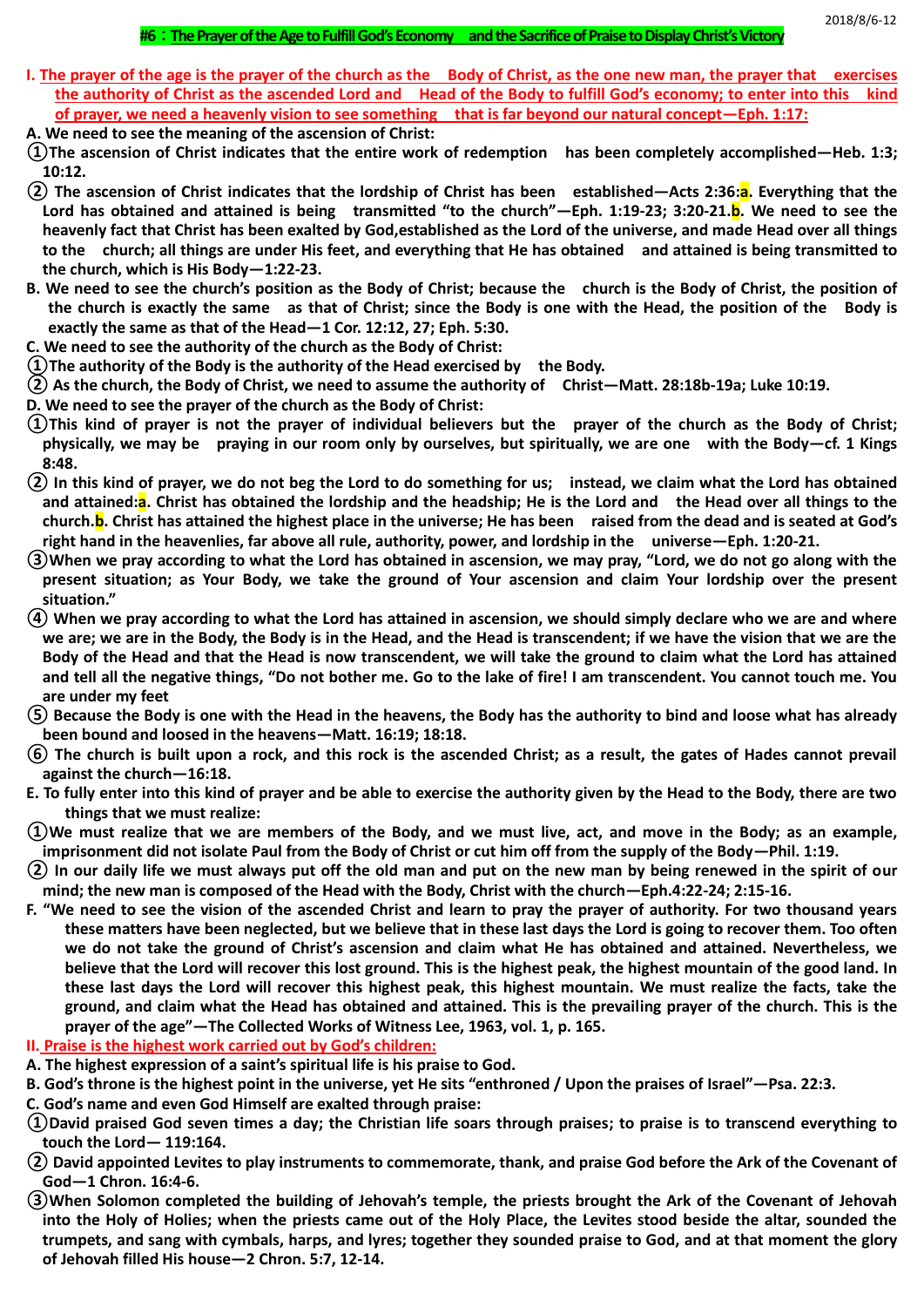- **④ We should praise the Lord all our life; we should sing praises to our God—Psa. 146:2; Hymns, #717, #124, #166.**
- **⑤ When we, the many sons of God, meet as the church and praise the Father, the firstborn Son sings hymns of praise to the Father in our singing—Heb. 2:12.**
- **D. "Through Him then let us offer up a sacrifice of praise continually to God, that is, the fruit of lips confessing His name"—13:15:**
- **①The book of Psalms is, in fact, a book of praise in the Old Testament; however, the Psalms contain chapters not only of praises but also of sufferings; God wants His people to know that the praising ones are the very ones who have been led through trying situations and whose feelings have been wounded, yet God perfected praises out of these ones—8:1-2; 84:4-6; 42:7, 11; 45:1-2.**
- **② The loudest praise comes very often from the ones who are passing through hardships, adverse environments, and downtrodden feelings; this kind of praise is most pleasing to God and is blessed by Him—cf. 23:4.**
- **③The nature of praise is an offering, a sacrifice; in other words, praise comes from pain, suffering, and loss; God desires His children to praise Him through everything and in every situation—Heb. 13:15.**
- **E. Praise is the way to display Christ's victory and overcome spiritual attacks:**
- **①The ultimate goal of Satan is to stop all praises to God; prayer signifies spiritual warfare, but praise signifies spiritual victory; whenever we praise, Satan flees.**
- **② "About midnight Paul and Silas, while praying, sang hymns of praise to God; and the prisoners were listening to them"—Acts 16:25: a. Paul and Silas offered the sacrifice of praise in the jail; the wounds on their bodies were not yet healed, their pain was not soothed, their feet were in the stocks, and they were shut in an inner jail of the Roman Empire. b. What was there to be joyful about? What was there to sing about? But there were two persons with transcendent spirits, who had surpassed everything; when they praised in such a way, the doors of the jail opened, the chains fell off, and even the jailer and his whole family were saved in a joyful way—vv. 19-34. c. Whenever you run out of strength to pray and you find your spirit heavily oppressed, wounded, or sagging, praise Him; if you cannot pray, try to praise. d. When you encounter unusual circumstances and problems and are bewildered and feel like collapsing, just remember one thing: "Why not praise?"; if you offer your praise at that moment, God's Spirit will operate in you, open all the doors, and break all the chains.**
- **③"They rose up early in the morning and went out to the wilderness of Tekoa. And as they went out, Jehoshaphat stood up and said, Hear me, O Judah and you inhabitants of Jerusalem. Believe in Jehovah your God, and you will be established; believe in His prophets, and you will succeed. And when he had taken counsel with the people, he appointed them to sing to Jehovah and give thanks in holy array as they went out before the army and say, Give thanks to Jehovah, for His lovingkindness endures forever. And when they began to shout in song and to praise, Jehovah set ambushes for the children of Ammon, Moab, and Mount Seir, who were coming out against Judah; and they were struck"—2 Chron. 20:20-22: a. Please note the words when they began; this means that at the very moment when everyone was singing praises to Jehovah, He rose up to smite the Ammonites, Moabites, and the people of Mount Seir; nothing moves the Lord's hand as quickly as praise. b. Every time you encounter a problem, you should pray for mercy that you would stop manipulating and plotting and that you would learn the lesson of praising instead; much warfare can be won by praise. c. Praise will last for eternity; it will never cease—Rev. 5:8-14; 7:9-12; 14:1-3; 15:2-4; 19:1-8; cf. 21:6; 22:20. d. A person who praises God transcends everything; he overcomes continually by his praise; this is a principle, and this is also a fact. e. To praise is to glorify God; God is worthy of all glory; may God gain abundant praises from His children.**

# **Experience**①: **Realize that you are the members of the Body of Christ, put on the new man in school life**

**Since the Body shares the authority of the Head, the Lord told His disciples that whatever they bound on earth would have been bound in heaven, and whatever they loosed on earth would have been loosed in heaven (Matt. 16:19; 18:18). When we pray with the authority of the Body, anything that we loose on the earth will be something that has already been loosed in the heavens, and anything that we bind on the earth will be something that has already been bound in the heavens. Because the Body is one with the Head in the heavens, the Body has the authority to bind or loose what has already been bound or loosed in the heavens.**

**The church is built upon a rock, and this rock is the ascended Christ. As a result, the gates of Hades cannot prevail against the church (16:18). We have the ground over Hades. Thus, we must learn to pray, exercising the authority that has been assigned to the Body by the Head.**

**To fully enter into this kind of prayer, there are two additional things that we must realize. First, we must realize that we are members of the Body, and we must live, act, and move in the Body. Second, in our daily life we must always put on the new man (Eph. 4:24). The new man is composed of the Head with the Body, Christ with the church (2:15-16). On the negative side, we need to put off the old man, and on the positive side, we need to put on the new man. By living in the Body and putting on the new man, we will be able to exercise the authority given to the Body by the Head.**

#### **For Junior/Senior High School Students**

**Matt.18:18 Truly I say to you, Whatever you bind on the earth shall have been bound in heaven, and whatever you loose on the earth shall have been loosed in heaven. 19 Again, truly I say to you that if two of you are in harmony on earth concerning any matter for which they ask, it will be done for them from My Father who is in the heavens. 20 For where there are two or three gathered into My name, there am I in their midst.**

**The church is the body of resurrected and ascended Christ. Christ is the Head of the church. The Head can claim the things that have been obtained and attained. As a junior/Senior High School Student, learn to pray in two or three people in the principle of the Body.**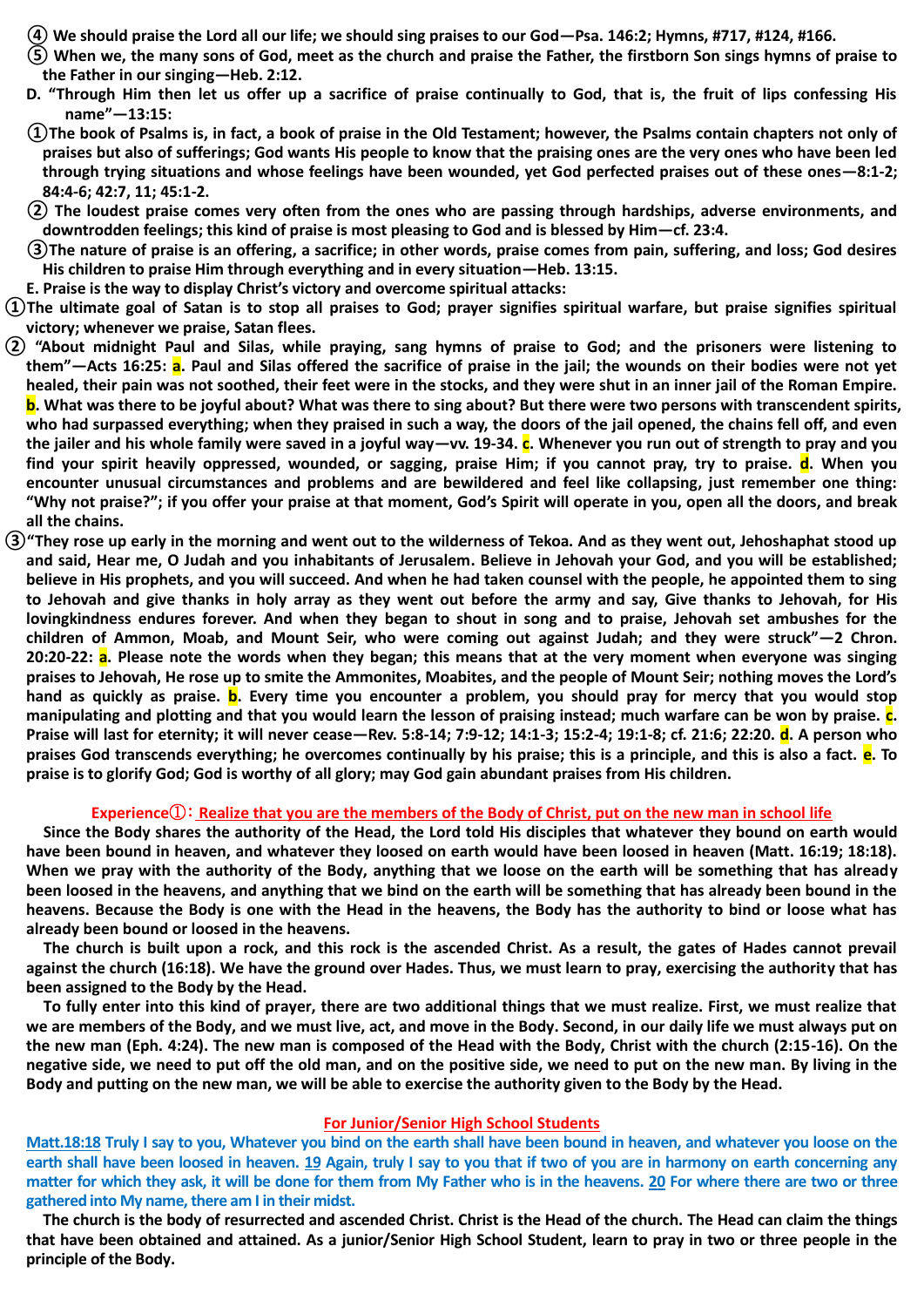**Prayer of being released from bondage of smartphone games: For example, you are addicted to smartphone games and losing the time to study and the time of the church life. You have tried to limit yourself to the games many times, but it did not work. In such a case, please pray with the authority by gathering in two or three with your spiritual partners and the leading brothers and sisters. "Lord Jesus, I have made up my mind to limit the time of game but it did not work. It is the time to concentrate on my study. It will be a miserable situation if I remain like this. Oh Lord, please release me from the devils that bind me. I will pray with the authority by gathering in two or three with one heart in the principle of the Body. Please release me from every bondage. I pray in the Body by the name of the Lord. Amen. Hallelujah!"**

**Prayer of being released from school bullying: Also, there are classmates who are not getting along with you well and always make you annoyed. In such a case, you can pray the prayer of authority in two or three people. "Oh Lord Jesus, I am fighting against the evil forces attacking behind the fallen feelings aroused by the classmates. Even though I am still a junior/senior high school student, I am a member of the Body of Christ. That is why Satan attacks on me. At such times, I will never become weak and go into Satan's trap. Strengthen me in the Lord. In the Body of Christ, I will stand as a corporate warrior against Satan and his army. For the wrestling is not against blood and flesh but against the rulers, against the authorities, against the world-rulers of this darkness. Praise the Lord's victory. At the same time, I should put off the old man and put on the new man in the school life. Paying too much attention on the classmates' words is my old man. Hope I can set the mind on the spirit, put off the old man and put on the new man. In such an environment that harms my feelings, hope I can experience putting off the old man in a practical way. Amen!"**

**If it did not work by praying in two or three people, fellowship with the responsible person of the district of the church and pray together: If it did not work by praying in two or three people, you can fellowship with the responsible person of the district of the church and pray together. In this way, you are not in personal but in the principle of the Body of Christ. You are able to exercise the prayer of the authority by praying in two or three and telling the church. The prayer of authority is not a prayer to ask for something. It is a prayer that claims the victory that Christ has obtained and attained. Since you are the member of the Body of Christ, you have the ground to be able to claim. Under such realization, you can pray like this, "Devil Satan, it is false to say that you are dominant. You are already destroyed on the cross. That is the place you should be. Satan, why are you here? Go back to the Cross!" From the time of junior/senior high school, not only fellowship and pray to the Lord, but also learn to exercise the prayer of authority in the Body in a practical way.**

# **Experience②: Praise the Lord for His victory and repudiate Satan**

**Praising is the way to overcome spiritual attacks. Many people say that Satan is afraid of the prayers of God's children; he flees whenever God's children kneel down to pray. This is why he often attacks God's children and frustrates them from praying. This is a common attack. But we will point out another fact: Satan's greatest attacks are not aimed at prayers; his greatest attacks are aimed at praise. This does not mean that Satan does not attack prayers. The moment a Christian prays, Satan begins to attack. It is very easy to talk to people, but the moment one prays, Satan comes with problems. He will make one feel that it is hard to pray. This is a fact. But Satan does not attack just prayer; he also attacks the praise of God's children. The ultimate goal of Satan is to stop all praises to God. Prayer is a warfare, but praise is a victory. Whenever we praise, Satan flees. Therefore, Satan hates our praising the most. He will use all his strength to stop our praising**

**God's children are foolish if they stop praising when they suffer under adverse environments and downtrodden feelings. But as they come to know God more, they will find that even a Philippian jail can become a place of sones (Acts 16:25). Paul and Silas were praising God inside the jail cell. Their praise broke loose all the jail doors….and the chains broke. The jailer believed in the Lord on that day, and his whole family was saved in a joyful way (16:19-34). Paul and Silas offered the sacrifice of praise in the jail. The wounds on their bodies were not yet heeled; their pain was not soothed. Their feet were in the stocks, and they were shut in an inner jail of the Roman Empire. What was there to be joyful about? What was there to sing about? But there were two persons with transcendent spirits, who had surpassed everything. They saw that God was still sitting in the heavens; He had not changed at all. They themselves might have changed, their environment might have changed, their feelings might have changed, and their bodies might have been suffering, but God was still sitting on the throne. He was still worthy of their blessings. Our brothers, Paul and Silas, were praying, singing, and praising God. This kind of praise, which arises out of pain and loss, is a sacrifice of praise. This kind of praise is a victory.**

**New believers should not think that they have to pass through many years before they can learn the lesson of praise. They should realize that they can start praising immediately. Every time you encounter a problem, you should pray for mercy that you would stop manipulating and plotting and that you would learn the lesson of praising instead. Much warfare can be won by praise. Many battles are lost because of the lack of praise. If you believe in God, you can tell the Lord in the midst of your problems, "I praise Your name. You are higher than everything. You are stronger than everything. Your lovingkindness endures forever!" A person who praises God transcends everything. He overcomes continually by his praise. This is a principle, and this is also a fact.**

### **For Working Young Saints**

**Chr. 20:1 Then after this the children of Moab and the children of Ammon and with them some of the Meunim came against Jehoshaphat for battle. 2 And some came and told Jehoshaphat, saying, A great multitude has come upon you from beyond the sea, from Syria; and they are now in Hazazon-tamar (this is En-gedi).** 

**12 O our God, will You not judge them? For we have no strength before this great multitude that is coming against us, and we do not know what to do; but our eyes are upon You.**

**14 Then the Spirit of Jehovah came upon Jahaziel the son of Zechariah, the son of Benaiah, the son of Jeiel, the son of Mattaniah, the Levite of the sons of Asaph, in the midst of the assembly;**

**15 And he said, Listen, all you of Judah and you inhabitants of Jerusalem and King Jehoshaphat. Thus says Jehovah to you, Do not be afraid nor dismayed because of this great multitude, for the battle is not yours but God's.**